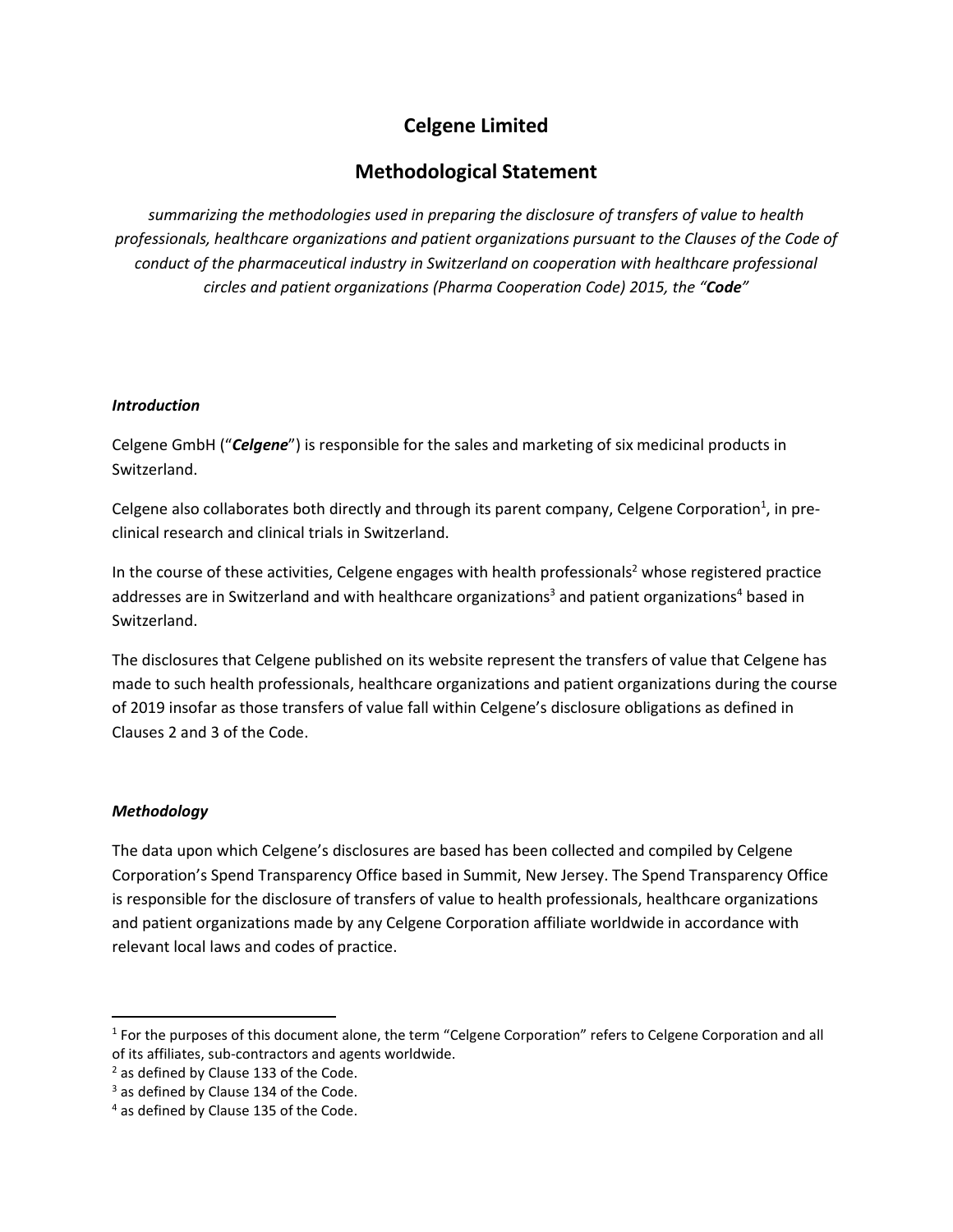In order to prepare for compliance with Clause 2 and 3 of the Code, the Spend Transparency Office first identified all of the possible sources of information within the Celgene Corporation finance system and held by third party vendors that could identify any and all payments made by Celgene. Using information supplied by IMS Health, verified and supplemented by various commercial operations resources within Celgene and Celgene Corporation, publically available information and information from third party vendors, the Spend Transparency Office narrowed down the list of payees to those that fell within the definitions of health professional, healthcare organisation and patient organizations, as set out in Clause 13 of the Code. Celgene used the IMS OneKey Code as a unique identifier of any given health professional.

On the basis of these data Celgene has used its best endeavours to disclose on its website all direct and indirect transfers of value made between 1 January 2019 and 31 December 2019 inclusive that fall within its disclosure obligations as set out in Clause 2 and 3 of the Code, applying the relevant definitions contained therein. Celgene undertakes to publish promptly on its website any corrections or additions that may be required as a result of knowledge acquired after the date the disclosures are submitted.

# *Third parties*

Celgene has included in its contractual templates, on the basis of which it contracts with all third parties, a binding clause requiring the third party to notify to Celgene all transfers of value made to health professionals, healthcare organizations and patient organizations. Celgene has used its best endeavours to include all such transfers of value so notified within the scope of its disclosures on the website.

#### *Distributors*

Celgene does not market its products through distributors in Switzerland.

#### *Cross border transactions*

Celgene Spend Transparency Office has worked with all of Celgene's functions and affiliates worldwide to capture data relating to transfers of value made by them to health professionals with their practice address in Switzerland and healthcare organizations and patient organizations based in Switzerland. Celgene has used its best endeavours to include all such transfers of value within its disclosures on the website.

#### *Consent*

Celgene has used its best endeavours to seek consent from all health professionals to disclosure on an individual basis, naming the recipient and identifying the value of the transfer. To this end, Celgene has incorporated a binding clause to this effect in its contractual templates on the basis of which, pursuant to Celgene's relevant policies, all such engagements should proceed.